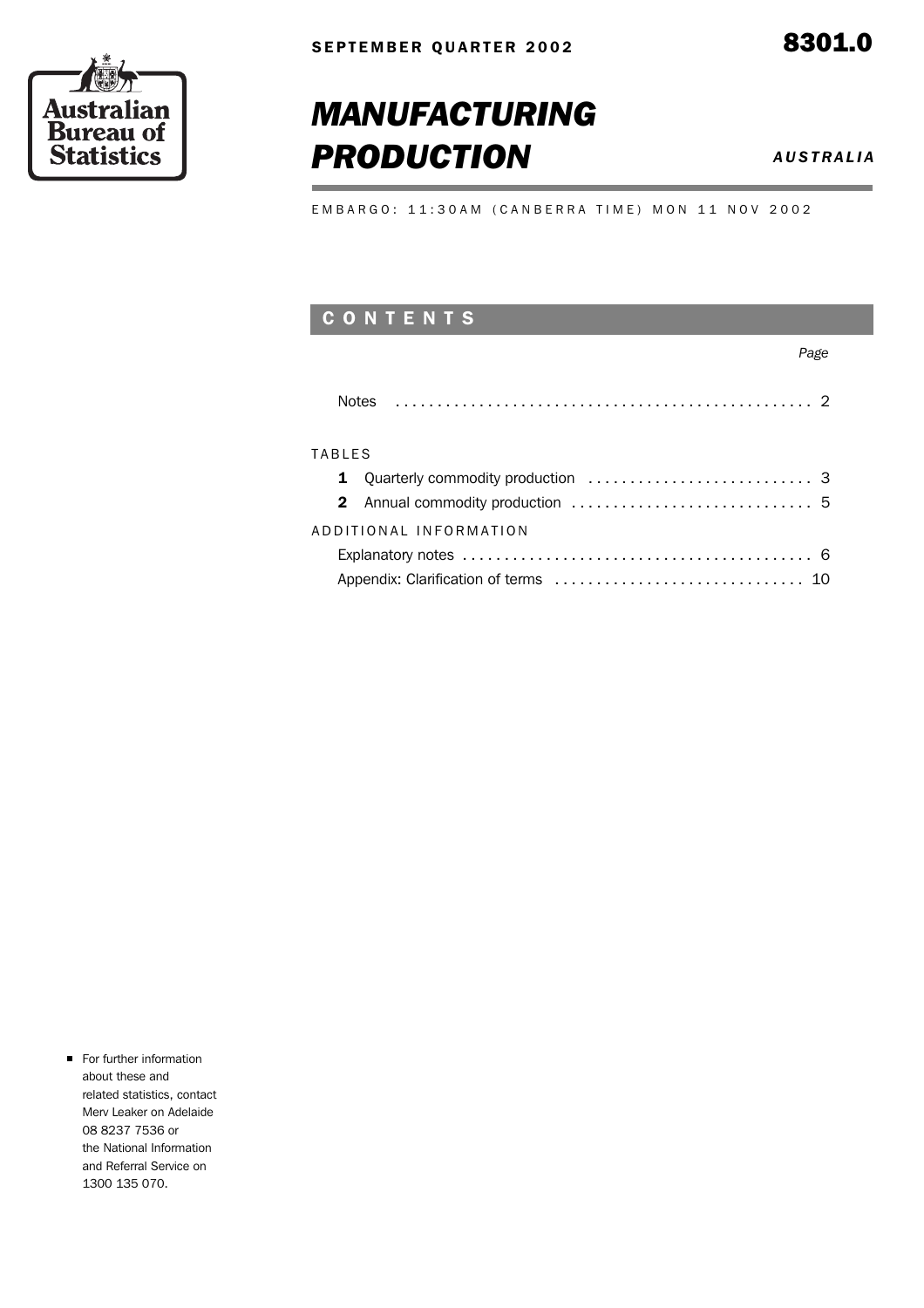|                              | <b>NOTES</b>                                                                       |                                                                                                                                                                                                                                                                                                                         |                                                                                                                                                                                                                                                                                                                                                                                                                                                                                                                                                                                                                                                                                                                                               |
|------------------------------|------------------------------------------------------------------------------------|-------------------------------------------------------------------------------------------------------------------------------------------------------------------------------------------------------------------------------------------------------------------------------------------------------------------------|-----------------------------------------------------------------------------------------------------------------------------------------------------------------------------------------------------------------------------------------------------------------------------------------------------------------------------------------------------------------------------------------------------------------------------------------------------------------------------------------------------------------------------------------------------------------------------------------------------------------------------------------------------------------------------------------------------------------------------------------------|
| FORTHCOMING ISSUES           | <b>ISSUE</b><br>March quarter 2003<br>June quarter 2003                            | December quarter 2002                                                                                                                                                                                                                                                                                                   | <b>RELEASE DATE</b><br>11 February 2003<br>12 May 2003<br>11 August 2003                                                                                                                                                                                                                                                                                                                                                                                                                                                                                                                                                                                                                                                                      |
| IN THIS ISSUE                |                                                                                    | production for Australia.<br>this publication. See also paragraph 19 of the Explanatory Notes on page 8.<br>12-15 of the Explanatory Notes on page 7).<br>the Explanatory Notes on page 8.                                                                                                                              | This publication presents estimates of selected major indicators of manufacturing<br>This issue also includes annual summary data mainly related to yarns, textiles, clothing,<br>hosiery and footwear, which were last published in the September quarter 2001 issue of<br>Trend and seasonally adjusted estimates of production for all quarterly series have been<br>revised as a result of new seasonal factors being calculated (please refer to paragraphs<br>More detailed and other commodity items are collected by the Australian Bureau of<br>Statistics (ABS) and are available to users on request and for a charge, as are monthly<br>series for a limited number of data items. These data items are listed in paragraph 20 of |
| EFFECTS OF ROUNDING          |                                                                                    | from the rounded estimates.                                                                                                                                                                                                                                                                                             | Estimates of change shown in this publication have been calculated using unrounded<br>estimates and may be different from, but are more accurate than, movements obtained                                                                                                                                                                                                                                                                                                                                                                                                                                                                                                                                                                     |
| ABBREVIATIONS AND<br>SYMBOLS | <b>ABARE</b><br>ABS<br>ADC<br><b>DITR</b><br>n.a.<br>n.p.<br>n.y.a.<br>$\mathbf r$ | Australian Bureau of Agricultural and Resource Economics<br>Australian Bureau of Statistics<br><b>Australian Dairy Corporation</b><br>Department of Industry, Tourism and Resources<br>not available<br>not publishable<br>not yet available<br>figure or series revised since previous issue<br>nil or rounded to zero |                                                                                                                                                                                                                                                                                                                                                                                                                                                                                                                                                                                                                                                                                                                                               |

Dennis Trewin Australian Statistician

.............................................................................................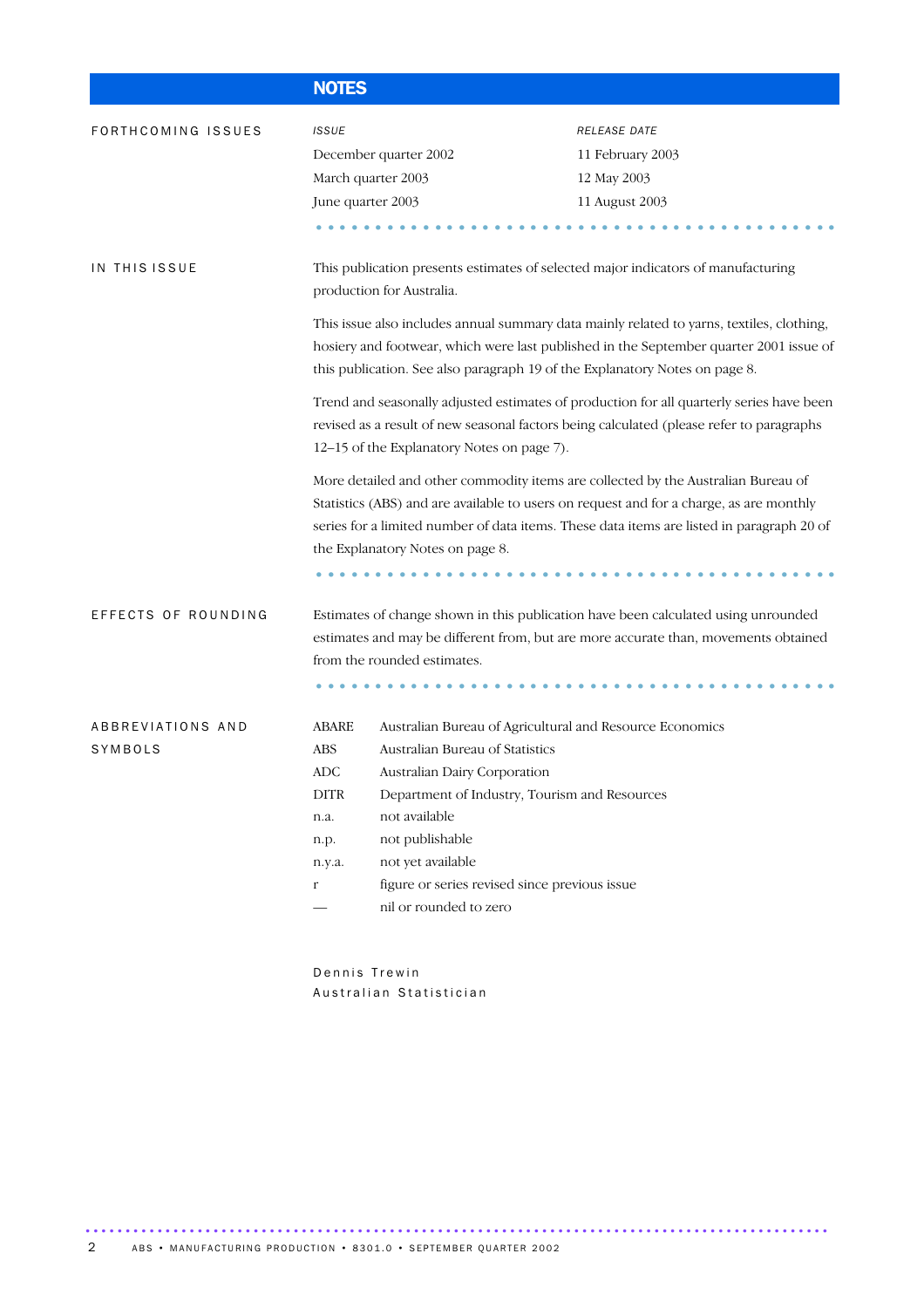## 1 QUARTERLY COMMODITY PRODUCTION: All series(a) ..................................................................... .

*Percentage changes between latest* 

|              |                                              |             |                |         |             |             |             |                                         | 2002        |                  |         | quarter shown and |
|--------------|----------------------------------------------|-------------|----------------|---------|-------------|-------------|-------------|-----------------------------------------|-------------|------------------|---------|-------------------|
|              |                                              |             |                |         |             |             |             |                                         |             |                  |         |                   |
|              |                                              |             |                |         |             |             |             |                                         |             |                  |         | same              |
|              |                                              |             |                |         |             |             |             |                                         |             |                  | prev.   | quarter           |
| No.          | Item and unit/Series                         | Sep         | Dec            | Mar     | Jun         | Sep         | Dec         | Mar                                     | Jun         | Sep              | quarter | prev. year        |
|              |                                              |             |                |         |             |             |             |                                         |             |                  |         |                   |
| 1            | <b>Red meat</b> ('000 tonnes)                |             |                |         |             |             |             |                                         |             |                  |         |                   |
|              | Original                                     | 804         | 802            | 780     | 814         | 799         | 748         | 717                                     | r812        | 810              | $-0.3$  | 1.3               |
|              | Seasonally adjusted                          | 793         | 803            | 798     | 807         | 788         | 749         | 736                                     | 802         | 797              | $-0.6$  | 1.1               |
|              | Trend                                        | 788         | 800            | 806     | 800         | 778         | 757         | 759                                     | 778         | 801              | 2.9     | 3.0               |
| $\mathbf{2}$ | <b>Chicken meat ('000 tonnes)</b>            |             |                |         |             |             |             |                                         |             |                  |         |                   |
|              | Original                                     | 152         | 162            | 151     | 155         | 156         | 166         | 168                                     | 176         | 176              | $-0.4$  | 12.9              |
|              | Seasonally adjusted                          | 155         | 157            | 152     | 156         | 159         | 161         | 171                                     | 177         | 178              | 0.6     | 12.3              |
|              | Trend                                        | 155         | 155            | 154     | 155         | 158         | 163         | 170                                     | 175         | 180              | 2.4     | 13.9              |
| З            | <b>Cheese</b> (tonnes)                       |             |                |         |             |             |             |                                         |             |                  |         |                   |
|              | Original                                     |             | 76 285 114 312 |         |             |             |             | 90 775 79 777 r88 670 r135 858 r109 701 | 78 470      | n.y.a.           | $-28.5$ | $-1.6$            |
|              | Seasonally adjusted                          | 88 064      | 87 131         |         |             |             |             | 87 835 100 921 102 326 103 872 106 160  | 98 806      | n.y.a.           | $-6.9$  | $-2.1$            |
|              | Trend                                        | 89 601      | 87 511         | 90 953  |             |             |             | 97 301 102 841 104 409 103 412 101 828  |             | n.y.a.           | $-1.5$  | 4.7               |
| 4            | <b>Butter</b> (tonnes)                       |             |                |         |             |             |             |                                         |             |                  |         |                   |
|              | Original                                     | 36 525      | 56 685         | 36 982  | 29 40 9     | 35 802      | 57 637      | r41 248                                 | 28 590      | n.y.a.           | $-30.7$ | $-2.8$            |
|              | Seasonally adjusted                          | 41 788      | 38 008         | 38 087  | 44 132      | 40 905      | 38 7 74     | 42 542                                  | 42 619      | n.y.a.           | 0.2     | $-3.4$            |
|              | Trend                                        | 40 432      | 39 431         | 39 916  | 40 965      | 41 227      | 40 863      | 41 275                                  | 42 487      | n.y.a.           | 2.9     | 3.7               |
| 5            | <b>Beer</b> (megalitres)                     |             |                |         |             |             |             |                                         |             |                  |         |                   |
|              | Original                                     | 414         | 500            | 451     | 380         | 416         | 492         | 428                                     | 408         | 406              | $-0.5$  | $-2.4$            |
|              | Seasonally adjusted                          | 434         | 433            | 453     | 424         | 440         | 422         | 436                                     | 455         | 423              | $-7.1$  | $-3.9$            |
|              | Trend                                        | 439         | 440            | 439     | 437         | 430         | 432         | 438                                     | 439         | 437              | $-0.4$  | 1.6               |
| 6            | Tobacco and cigarettes (tonnes)              |             |                |         |             |             |             |                                         |             |                  |         |                   |
|              | Original                                     | 5 1 8 5     | 4 7 6 3        | 4 2 1 7 | 4 9 5 9     | 5 1 9 6     | 4522        | 3843                                    | 4806        | 5 2 8 0          | 9.9     | 1.6               |
|              | Seasonally adjusted                          | 4913        | 4 7 9 4        | 4 6 2 9 | 4822        | 4857        | 4579        | 4 1 7 8                                 | 4676        | 5 0 0 2          | 7.0     | 3.0               |
|              | Trend                                        | 4810        | 4 7 3 0        | 4761    | 4 7 9 2     | 4726        | 4535        | 4 4 6 3                                 | 4 607       | 4852             | 5.3     | 2.7               |
| 7            | Newsprint ('000 tonnes)                      |             |                |         |             |             |             |                                         |             |                  |         |                   |
|              | Original                                     | 100         | 97             | 100     | 94          | 95          | 99          | 104                                     | 100         | 103              | 3.3     | 9.1               |
|              | Seasonally adjusted                          | 100         | 99             | 99      | 95          | 94          | 100         | 103                                     | 101         | 101              | $-0.2$  | 7.8               |
|              | Trend                                        | 99          | 100            | 98      | 96          | 96          | 99          | 101                                     | 102         | 102              | $-0.6$  | 5.8               |
| 8            | Wood pulp ('000 tonnes)                      |             |                |         |             |             |             |                                         |             |                  |         |                   |
|              | Original                                     | 226         | 227            | 220     | 222         | 198         | 212         | 211                                     | 222         | 216              | $-2.8$  | 9.0               |
|              | Seasonally adjusted                          | 230         | 226            | 221     | 219         | 201         | 211         | 213                                     | 218         | 219              | 0.5     | 9.0               |
|              | Trend                                        | 224         | 226            | 223     | 216         | 211         | 210         | 213                                     | 217         | 219              | 0.9     | 3.7               |
| 9            | Undressed sawn timber ('000 m <sup>3</sup> ) |             |                |         |             |             |             |                                         |             |                  |         |                   |
|              | Original                                     | 1021        | 853            | 805     | 846         | r776        | r1 093      | 1 1 5 1                                 | 1 0 9 4     | n.y.a.           | $-5.0$  | 29.3              |
|              | Seasonally adjusted                          | 966         | 883            | 813     | 860         | 733         | 1 1 3 2     | 1 1 5 8                                 | 1 1 1 6     | n.y.a.           | $-3.7$  | 29.8              |
|              | Trend                                        | 959         | 895            | 820     | 802         | 886         | 1018        | 1 1 2 6                                 | 1 1 9 3     | n.y.a.           | 6.0     | 48.7              |
| 10           | Hardwood woodchips ('000 tonnes)             |             |                |         |             |             |             |                                         |             |                  |         |                   |
|              | Original                                     | 1717        | 1674           | 1 4 3 4 | 1576        | 1 3 8 8     | 1 3 4 0     | 1 4 9 4                                 | 1690        | 1869             | 10.6    | 34.6              |
|              | Seasonally adjusted                          | 1692        | 1729           | 1470    | 1513        | 1 3 6 9     | 1 3 8 4     | 1532                                    | 1621        | 1843             | 13.7    | 34.6              |
|              | Trend                                        | 1678        | 1653           | 1563    | 1 4 5 2     | 1 3 9 5     | 1412        | 1510                                    | 1655        | 1794             | 8.4     | 28.6              |
| 11           | Automotive gasoline (megalitres)             |             |                |         |             |             |             |                                         |             |                  |         |                   |
|              | Original                                     | 4524        | 4 3 9 8        | 4 3 2 1 | 4 6 4 4     | 4 7 1 4     | 4 2 5 1     | 4 4 3 3                                 | 4 602       |                  | 3.8     | $-0.9$            |
|              | Seasonally adjusted                          | 4 4 6 2     | 4 4 5 3        | 4 4 7 6 | 4527        | 4 603       | 4 3 4 1     | 4556                                    | 4 4 8 7     | n.y.a.<br>n.y.a. | $-1.5$  | $-0.9$            |
|              | Trend                                        | 4 4 4 8     | 4 4 5 7        | 4 4 9 8 | 4521        | 4509        | 4 4 8 4     | 4 4 7 7                                 | 4 4 8 9     |                  | 0.3     | $-0.7$            |
| 12           | <b>Fuel oil</b> (megalitres)                 |             |                |         |             |             |             |                                         |             | n.y.a.           |         |                   |
|              | Original                                     | 475         | 527            | 505     | 444         | 492         | 396         | 424                                     | 372         |                  | $-12.4$ | $-16.4$           |
|              | Seasonally adjusted                          |             |                | n.p.    |             |             |             |                                         |             | n.y.a.           |         |                   |
|              | Trend                                        | n.p.<br>494 | n.p.<br>492    | 497     | n.p.<br>484 | n.p.<br>455 | n.p.<br>425 | n.p.<br>401                             | n.p.<br>390 | n.y.a.           | n.p.    | n.p.<br>$-19.3$   |
| 13           | <b>Aviation turbine fuel</b> (megalitres)(b) |             |                |         |             |             |             |                                         |             | n.y.a.           | $-2.6$  |                   |
|              | Original                                     |             |                |         |             |             |             |                                         |             |                  | $-4.4$  |                   |
|              |                                              | 1418        | 1 4 6 3        | 1509    | 1 4 4 6     | 1517        | 1 2 9 0     | 1 3 2 1                                 | 1 2 6 2     | n.y.a.           |         | $-12.7$           |
|              | Seasonally adjusted                          | 1413        | 1 4 3 5        | 1500    | 1 4 8 6     | 1514        | 1 2 6 7     | 1 3 1 4                                 | 1 2 9 1     | n.y.a.           | $-1.7$  | $-13.1$           |
|              | Trend                                        | 1423        | 1 4 4 9        | 1 4 9 0 | 1 4 9 7     | 1438        | 1 3 5 5     | 1 2 9 8                                 | 1 2 7 8     | n.y.a.           | $-1.5$  | $-14.6$           |
| 14           | <b>Automotive diesel oil (megalitres)</b>    |             |                |         |             |             |             |                                         |             |                  |         |                   |
|              | Original                                     | 3 0 5 2     | 3 4 7 1        | 3 2 8 8 | 3 4 0 1     | 3 4 0 5     | 3 2 1 3     | 3 2 4 1                                 | 3 2 0 6     | n.y.a.           | $-1.1$  | $-5.7$            |
|              | Seasonally adjusted                          | 3 1 5 5     | 3 3 2 1        | 3 3 7 0 | 3 3 9 9     | 3 4 7 8     | 3 1 1 5     | 3 2 7 5                                 | 3 2 0 6     | n.y.a.           | $-2.1$  | $-5.7$            |
|              | Trend                                        | 3 1 5 1     | 3 2 8 0        | 3 3 9 3 | 3 4 1 4     | 3 3 5 5     | 3 2 7 2     | 3 2 1 5                                 | 3 2 0 0     | n.y.a.           | $-0.5$  | $-6.3$            |
|              |                                              |             |                |         |             |             |             |                                         |             |                  |         |                   |

(a) Users should note that the seasonally adjusted and trend estimates have been (b) The recent large downward movement in the original series has caused some revised. Generally, the most recent trend estimates published in this release are likely to be improved (revised) when next quarter's seasonally adjusted estimates become available. For more information, users should refer to paragraphs 12–15 of the Explanatory Notes.

uncertainty in the trend estimates from December quarter 2001. More data is required before the effect of the abrupt change in the level can be appropriately assessed, and hence a more accurate trend estimate can be made.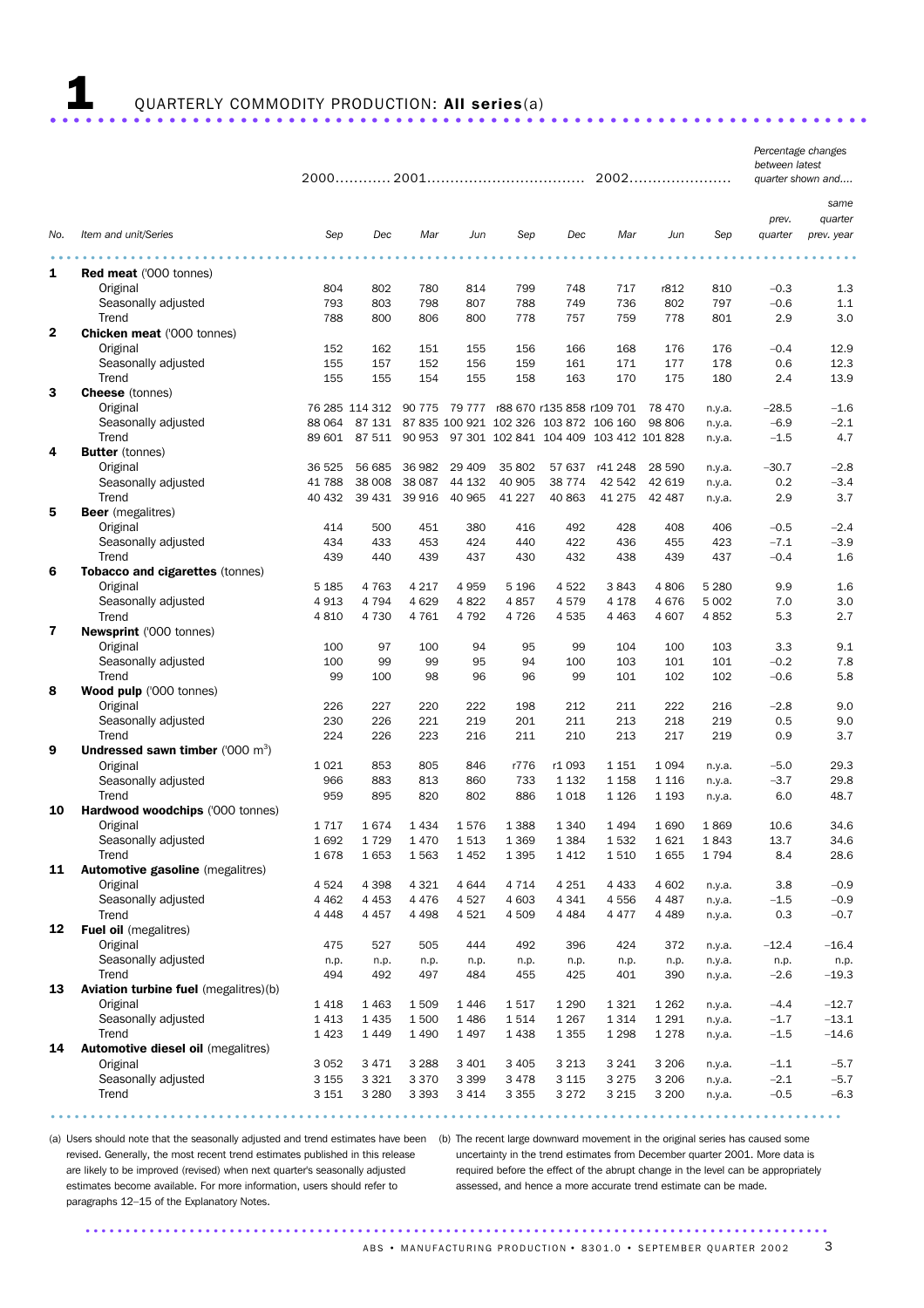## 1 QUARTERLY COMMODITY PRODUCTION: All series(a) *continued* .....................................................................

|     |                                                    |             |                             |               |             |             |             |             | 2002        |                  | between latest  | Percentage changes<br>quarter shown and |
|-----|----------------------------------------------------|-------------|-----------------------------|---------------|-------------|-------------|-------------|-------------|-------------|------------------|-----------------|-----------------------------------------|
|     |                                                    |             |                             |               |             |             |             |             |             |                  |                 |                                         |
|     |                                                    |             |                             |               |             |             |             |             |             |                  |                 | same                                    |
|     |                                                    |             |                             |               |             |             |             |             |             |                  | prev.           | quarter                                 |
| No. | Item and unit/Series                               | Sep         | Dec                         | Mar           | Jun         | Sep         | Dec         | Mar         | Jun         | Sep              | quarter         | prev. year                              |
|     | .                                                  |             |                             |               |             |             |             |             |             |                  |                 |                                         |
|     |                                                    |             |                             |               |             |             |             |             |             |                  |                 |                                         |
| 15  | Portland cement ('000 tonnes)                      |             |                             |               |             |             |             |             |             |                  |                 |                                         |
|     | Original                                           | 1898        | 1652                        | 1554          | 1717        | 1679        | 1836        | 1729        | 1992        | 2 0 3 0          | 1.9             | 20.9                                    |
|     | Seasonally adjusted                                | 1850        | 1619                        | 1687          | 1667        | 1650        | 1773        | 1908        | 1930        | 1966             | 1.8             | 19.1                                    |
|     | Trend(b)<br><b>Clay bricks</b> (million)           | 1885        | 1746                        | 1652          | 1639        | 1694        | 1773        | 1869        | 1937        | 1975             | 2.0             | 16.6                                    |
| 16  |                                                    |             |                             |               |             |             |             |             |             |                  |                 |                                         |
|     | Original<br>Seasonally adjusted                    | 420         | 382                         | 298<br>325    | 348<br>341  | 367<br>346  | 380         | 356         | 411<br>402  | 422              | 2.7             | 15.0<br>15.1                            |
|     | Trend(b)                                           | 398<br>415  | 382<br>375                  | 343           | 335         | 350         | 379<br>373  | 389<br>389  | 398         | 398<br>403       | $-0.9$<br>1.1   | 14.9                                    |
| 17  | <b>Ready mixed concrete</b> ('000 m <sup>3</sup> ) |             |                             |               |             |             |             |             |             |                  |                 |                                         |
|     | Original                                           | 4679        | 4 1 8 8                     | 3932          | 4 4 5 2     | 4880        | 4896        | 4 5 2 3     | 5 1 4 8     | 5 5 7 0          | 8.2             | 14.1                                    |
|     | Seasonally adjusted                                | 4 4 4 2     | 4 1 1 1                     | 4 2 6 6       | 4 4 2 3     | 4 6 3 2     | 4808        | 4911        | 5 1 0 9     | 5 2 8 5          | 3.5             | 14.1                                    |
|     | Trend(b)                                           | 4 7 5 7     | 4 3 5 3                     | 4 2 2 7       | 4 3 9 1     | 4 6 20      | 4786        | 4944        | 5 1 0 4     | 5 2 5 4          | 2.9             | 13.7                                    |
| 18  | Alumina ('000 tonnes)                              |             |                             |               |             |             |             |             |             |                  |                 |                                         |
|     | Original                                           | 4 0 0 4     | 4 0 4 9                     | 3 9 5 0       | 4096        | 4 1 1 9     | r4 149      | r4 077      | 4 0 7 2     | n.y.a.           | $-0.1$          | $-0.6$                                  |
|     | Seasonally adjusted                                | 3943        | 4 0 3 9                     | 4 0 3 2       | 4 0 8 2     | 4 0 8 4     | 4 1 2 3     | 4 1 7 8     | 4 0 5 7     | n.y.a.           | $-2.9$          | $-0.6$                                  |
|     | Trend                                              | 3 9 6 0     | 4 0 1 7                     | 4 0 4 9       | 4071        | 4 102       | 4 1 2 6     | 4 1 2 6     | 4 1 1 0     | n.y.a.           | $-0.4$          | 1.0                                     |
| 19  | Zinc ('000 tonnes)                                 |             |                             |               |             |             |             |             |             |                  |                 |                                         |
|     | Original                                           | 139         | 130                         | 127           | 137         | 144         | 146         | 139         | 142         | n.y.a.           | 2.2             | 3.6                                     |
|     | Seasonally adjusted                                | n.p.        | n.p.                        | n.p.          | n.p.        | n.p.        | n.p.        | n.p.        | n.p.        | n.y.a.           | n.p.            | n.p.                                    |
|     | Trend                                              | 127         | 131                         | 133           | 136         | 141         | 143         | 144         | 143         | n.y.a.           | $-0.6$          | 5.2                                     |
| 20  | <b>Silver</b> (tonnes)                             |             |                             |               |             |             |             |             |             |                  |                 |                                         |
|     | Original                                           | 110         | 148                         | 140           | 134         | 154         | 156         | 147         | 159         | n.y.a.           | 8.2             | 18.7                                    |
|     | Seasonally adjusted                                | 112         | 147                         | 147           | 128         | 156         | 155         | 154         | 152         | n.y.a.           | $-1.4$          | 19.0                                    |
|     | Trend                                              | 139         | 140                         | 141           | 143         | 147         | 153         | 155         | 152         | n.y.a.           | $-1.6$          | 6.8                                     |
| 21  | Copper ('000 tonnes)                               |             |                             |               |             |             |             |             |             |                  |                 |                                         |
|     | Original                                           | 117         | 127                         | 133           | 141         | 147         | 137         | 142         | 137         | n.y.a.           | $-3.5$          | $-2.8$                                  |
|     | Seasonally adjusted                                | 114         | 132                         | 137           | 136         | 144         | 141         | 147         | 132         | n.y.a.           | $-9.6$          | $-2.4$                                  |
|     | Trend                                              | 121         | 128                         | 135           | 139         | 142         | 143         | 141         | 137         | n.y.a.           | $-2.8$          | $-1.3$                                  |
| 22  | Lead ('000 tonnes)                                 |             |                             |               |             |             |             |             |             |                  |                 |                                         |
|     | Original                                           | 51          | 63                          | 54            | 47          | 66          | 70          | 69          | 71          | n.y.a.           | 2.9             | 51.1                                    |
|     | Seasonally adjusted                                | 52          | 63                          | 54            | 46          | 67          | 70          | 70          | 69          | n.y.a.           | $-0.7$          | 51.1                                    |
|     | Trend                                              | 53          | 53                          | 55            | 60          | 65          | 69          | 70          | 70          | n.y.a.           | $-0.3$          | 16.5                                    |
| 23  | Tin (tonnes)                                       |             |                             |               |             |             |             |             |             |                  |                 |                                         |
|     | Original<br>Seasonally adjusted                    | 216         | 182                         | 296           | 345         | 266         | 187         | 193         | 183         | n.y.a.           | $-5.2$          | $-47.0$                                 |
|     | Trend                                              | n.p.<br>197 | n.p.<br>239                 | n.p.<br>280   | n.p.<br>298 | n.p.<br>276 | n.p.<br>225 | n.p.<br>184 | n.p.<br>163 | n.y.a.<br>n.y.a. | n.p.<br>$-11.1$ | n.p.<br>$-45.2$                         |
| 24  | <b>Gold</b> (tonnes)                               |             |                             |               |             |             |             |             |             |                  |                 |                                         |
|     | Original                                           | 78          | 82                          | 92            | 108         | 85          | 88          | 86          | 88          | n.y.a.           | 2.0             | $-19.2$                                 |
|     | Seasonally adjusted                                | n.p.        | n.p.                        | n.p.          | n.p.        | n.p.        | n.p.        | n.p.        | n.p.        | n.y.a.           | n.p.            | n.p.                                    |
|     | Trend                                              | 86          | 84                          | 85            | 88          | 88          | 86          | 85          | 85          | n.y.a.           | $-0.6$          | $-3.9$                                  |
| 25  | <b>Electricity</b> (million kWh)                   |             |                             |               |             |             |             |             |             |                  |                 |                                         |
|     | Original                                           | 49 387      |                             | 45 977 46 865 | 46 317      | 47 412      | 45 977      | 45 814      | 46 650      | 48 4 62          | 3.9             | 2.2                                     |
|     | Seasonally adjusted                                | 47 467      | 47 204                      | 47 721        | 46 212      | 45 661      | 47 179      | 46 652      | 46 556      | 46 665           | 0.2             | 2.2                                     |
|     | Trend                                              |             | 47 457 47 513 47 050 46 509 |               |             | 46 30 5     | 46 484      | 46 732      | 46 698      | 46 530           | $-0.4$          | 0.5                                     |
| 26  | Gas (petajoules)                                   |             |                             |               |             |             |             |             |             |                  |                 |                                         |
|     | Original                                           | 213         | 173                         | 177           | 205         | 218         | 185         | 166         | r204        | 228              | 11.8            | 4.2                                     |
|     | Seasonally adjusted                                | 188         | 185                         | 203           | 193         | 193         | 199         | 190         | 192         | 201              | 4.6             | 4.2                                     |
|     | Trend                                              | 188         | 191                         | 194           | 196         | 196         | 193         | 193         | 194         | 197              | $1.2\,$         | 0.6                                     |
|     |                                                    |             |                             |               |             |             |             |             |             |                  |                 |                                         |

.....................................................................................................

(a) Users should note that the seasonally adjusted and trend estimates have been revised. Generally, the most recent trend estimates published in this release are likely to be improved (revised) when next quarter's seasonally adjusted estimates become available. For more information, users should refer to paragraphs 12–15 of the Explanatory Notes.

(b) Due to a change in the level of the original estimates from September quarter 2000 and onwards, a trend break has been introduced at September quarter 2000 to remove the effect from the seasonal adjustment process. See also paragraphs 14–16 of the Explanatory Notes.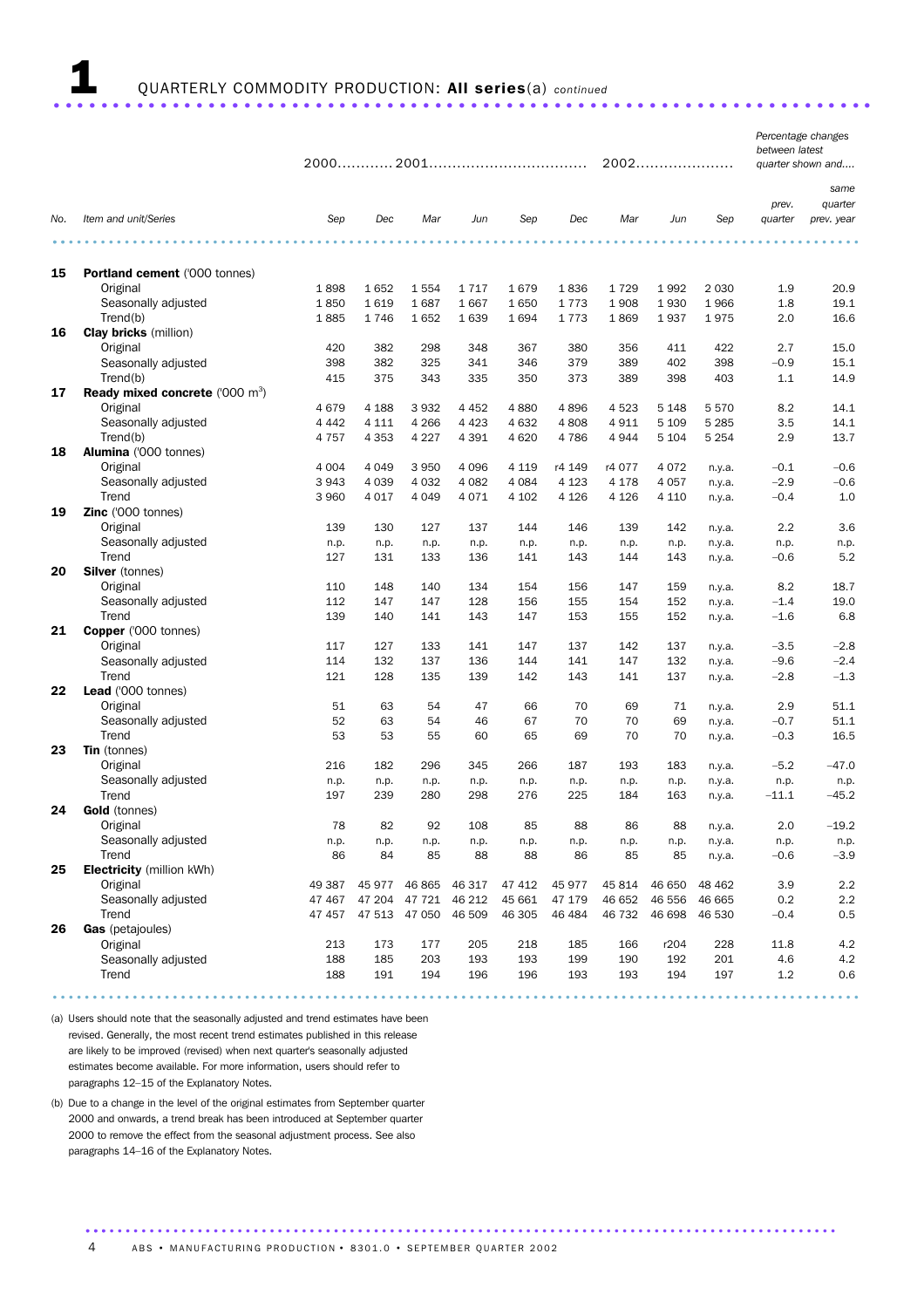

2 ANNUAL COMMODITY PRODUCTION(a) ..................................................................... .

|     |                                                                   |          |                   |                   |                           |         |             | Percentage  |
|-----|-------------------------------------------------------------------|----------|-------------------|-------------------|---------------------------|---------|-------------|-------------|
|     |                                                                   |          |                   |                   |                           |         |             | change      |
|     |                                                                   |          |                   |                   |                           |         |             | between     |
|     |                                                                   |          |                   |                   |                           |         |             | latest year |
|     |                                                                   |          |                   |                   |                           |         |             | shown and   |
| No. | Item and unit                                                     | 1996–97  |                   |                   | 1997-98 1998-99 1999-2000 | 2000–01 | $2001 - 02$ | prev. year  |
|     |                                                                   |          |                   |                   |                           |         |             |             |
|     | <b>Yarns and textiles</b>                                         |          |                   |                   |                           |         |             |             |
| Α1  | Scoured and carbonised wool (tonnes)                              | 165 268  | 165 104           | 129 753           | 118 558                   | 124 679 | 99 924      | $-19.9$     |
| A2  | Wool and man-made fibre tops (tonnes)                             | 57 645   | 60 084            | 53 162            | 55 335                    | 61 315  | 53 828      | $-12.2$     |
| A3  | Wool yarn (tonnes)                                                | 18 2 8 5 | 18 077            | 17 668            | 19 0 20                   | 14 894  | 15815       | 6.2         |
| A4  | Cotton yarn (tonnes)                                              | 39 853   | 36 897            | 36 814            | 33 368                    | 33 203  | 26926       | $-18.9$     |
| A5  | Synthetic fibre yarn (tonnes)                                     | 12 547   | 12 913            | 10 311            | 11 148                    | 9 0 8 0 | 7638        | $-15.9$     |
| A6  | Wool broadwoven fabric ('000 m <sup>2</sup> )                     | 6 300    | 6636              | 6 2 5 4           | 5 4 2 7                   | 4 0 1 3 | 3641        | $-9.3$      |
| A7  | Cotton broadwoven fabric ('000 m <sup>2</sup> )                   | 60 617   | 62 088            | 55 824            | 47 230                    | 39 30 5 | 33 780      | $-14.1$     |
| A8  | Man-made fibre broadwoven fabric ('000 m <sup>2</sup> )           | 142 194  | 135 768           | 136 886           | 132 847                   | 88 294  | 69 136      | $-21.7$     |
| A9  | Knitted or crocheted fabrics (tonnes)<br>Textile floor coverings- | 16 117   |                   | 13 019 (b) 14 004 | 14 135                    | 14 946  | 9 2 2 7     | $-38.3$     |
| A10 | Of tufted wool or fine animal hair ('000 m <sup>2</sup> )         | 11 610   | 11 709            | 13 2 86           | 14 8 94                   | 12 732  | 12825       | 0.7         |
| A11 | Of other tufted textile material ('000 m <sup>2</sup> )           | 30 483   | 31 241            | 30 261            | 29 993                    | 29 3 26 | 29 173      | $-0.5$      |
| A12 | Other ('000 m <sup>2</sup> )                                      | 1888     | 1544              | 1595              | 1515                      | r1 456  | 1 2 9 1     | $-11.3$     |
|     |                                                                   |          |                   |                   |                           |         |             |             |
|     | Clothing ('000)                                                   |          |                   |                   |                           |         |             |             |
| A13 | Men's complete suits                                              | 200      | 175               | 139               | 138                       | 98      | 95          | $-3.2$      |
| A14 | Men's and boys' woven coats                                       | 499      | 473               | 367               | 328                       | 338     | 297         | $-11.9$     |
| A15 | Men's and boys' long trousers                                     | 3 2 8 3  | 3 0 8 2           | 2 7 9 2           | 2 2 8 7                   | 1911    | 1682        | $-12.0$     |
| A16 | Men's and boys' shorts                                            | 1933     | 1646              | 1517              | 1 1 2 8                   | 941     | 749         | $-20.4$     |
| A17 | Men's and boys' shirts                                            | 9620     | 8 7 6 1           | 8587              | 8024                      | 4866    | 5 0 2 9     | 3.4         |
| A18 | Women's and girls' woven coats, blazers and                       |          |                   |                   |                           |         |             |             |
|     | jackets                                                           | 506      | 410               | 469               | 328                       | 235     | 171         | $-27.0$     |
| A19 | Women's and girls' long trousers                                  | 1570     | 1 0 4 4           | 991               | 859                       | 500     | 392         | $-21.7$     |
| A20 | Women's shirts and blouses                                        | 5 0 0 7  | 4 1 4 4           | 3697              | 3 3 8 7                   | 3870    | 4988        | 28.9        |
| A21 | Men's and boys' knitted cardigans, jumpers,                       |          |                   |                   |                           |         |             |             |
|     | sweatshirts and sloppy-joes                                       | 2 0 0 1  | 1523              | 1 4 9 3           | 1 1 7 0                   | 924     | 611         | $-33.8$     |
| A22 | Women's and girls' knitted cardigans, jumpers,                    |          |                   |                   |                           |         |             |             |
|     | sweatshirts and sloppy-joes                                       | 1762     | 1671              | 1520              | 1 0 8 6                   | 1 0 4 2 | 486         | $-53.4$     |
| A23 | Sleepwear                                                         | n.p.     | 2654              | 2 2 2 2           | 2 1 9 5                   | 1 0 0 0 | 512         | $-48.7$     |
| A24 | Knitted underwear (excl. men's and boys' singlets)                | 22 064   | 17 432            | 15 211            | 13 7 54                   | n.p.    | n.p.        | n.p.        |
| A25 | <b>Brassieres</b>                                                 | 5 4 6 2  | 4 4 3 4           | n.p.              | 1753                      | 1 2 9 9 | n.p.        | n.p.        |
| A26 | Men's and boys' swimwear                                          | 605      | 613               | 656               | 550                       | 136     | n.p.        | n.p.        |
| A27 | Women's and girls' swimwear                                       | 2 2 2 3  | 1619              | 1777              | 1861                      | 2 2 0 4 | 1880        | $-14.7$     |
| A28 | Long jeans                                                        | 2949     | 2936              | 2 605             | 1832                      | 935     | 834         | $-10.8$     |
| A29 | Knitted complete tracksuits                                       | 300      | 243               | 258               | 54                        | 90      | 39          | $-56.0$     |
|     |                                                                   |          |                   |                   |                           |         |             |             |
|     | Hosiery ('000 pairs)                                              |          |                   |                   |                           |         |             |             |
| A30 | Pantyhose and tights                                              |          | 55 418 (a) 48 268 | 43 030            | 37 872                    | 30 264  | 29 009      | $-4.1$      |
| A31 | Women's knitted other hosiery                                     | n.a.     | 19847             | 19 000            | 19 119                    | 16 379  | 15 909      | $-2.9$      |
| A32 | Men's knitted hosiery                                             | 24 230   | 24 330            | 24 159            | 23 507                    | 19851   | 16926       | $-14.7$     |
| A33 | Children's knitted hosiery                                        | 9939     | 10 160            | 8993              | 7854                      | 6669    | 5 7 3 9     | $-13.9$     |
|     | Footwear ('000 pairs)                                             |          |                   |                   |                           |         |             |             |
| A34 | Men's                                                             | 4687     | 4558              | 4 254             | 3722                      | 3 2 0 0 | 2879        | $-10.0$     |
| A35 | Women's                                                           | 7 1 9 7  | 6947              | 6 2 4 9           | 5807                      | 4871    | 3 3 9 7     | $-30.3$     |
| A36 | Children's                                                        | 1 2 7 2  | 862               | 735               | 169                       | r61     | 64          | 4.8         |
|     |                                                                   |          |                   |                   |                           |         |             |             |
|     | Other ('000 tonnes)                                               |          |                   |                   |                           |         |             |             |
| A37 | Paperboard containers                                             | 1 1 3 8  | 1 1 7 7           | 1 2 8 5           | 1 3 8 5                   | 1 3 9 5 | 1 3 9 2     | $-0.2$      |
| A38 | Superphosphates                                                   | 1511     | 1819              | 1 4 6 4           | 1 4 2 9                   | 1379    | 1585        | 14.9        |

.............................................................................................. .....

.................................................................. .............................................................................................

(a) Refer to the Clarification of terms from page 11 for important definitional information.

(b) Commencing with 1998–99, there has been an improvement in coverage for knitted or crocheted fabrics. For 1998–99, this improved coverage contributed approximately a 6% increase in the production level for Australia.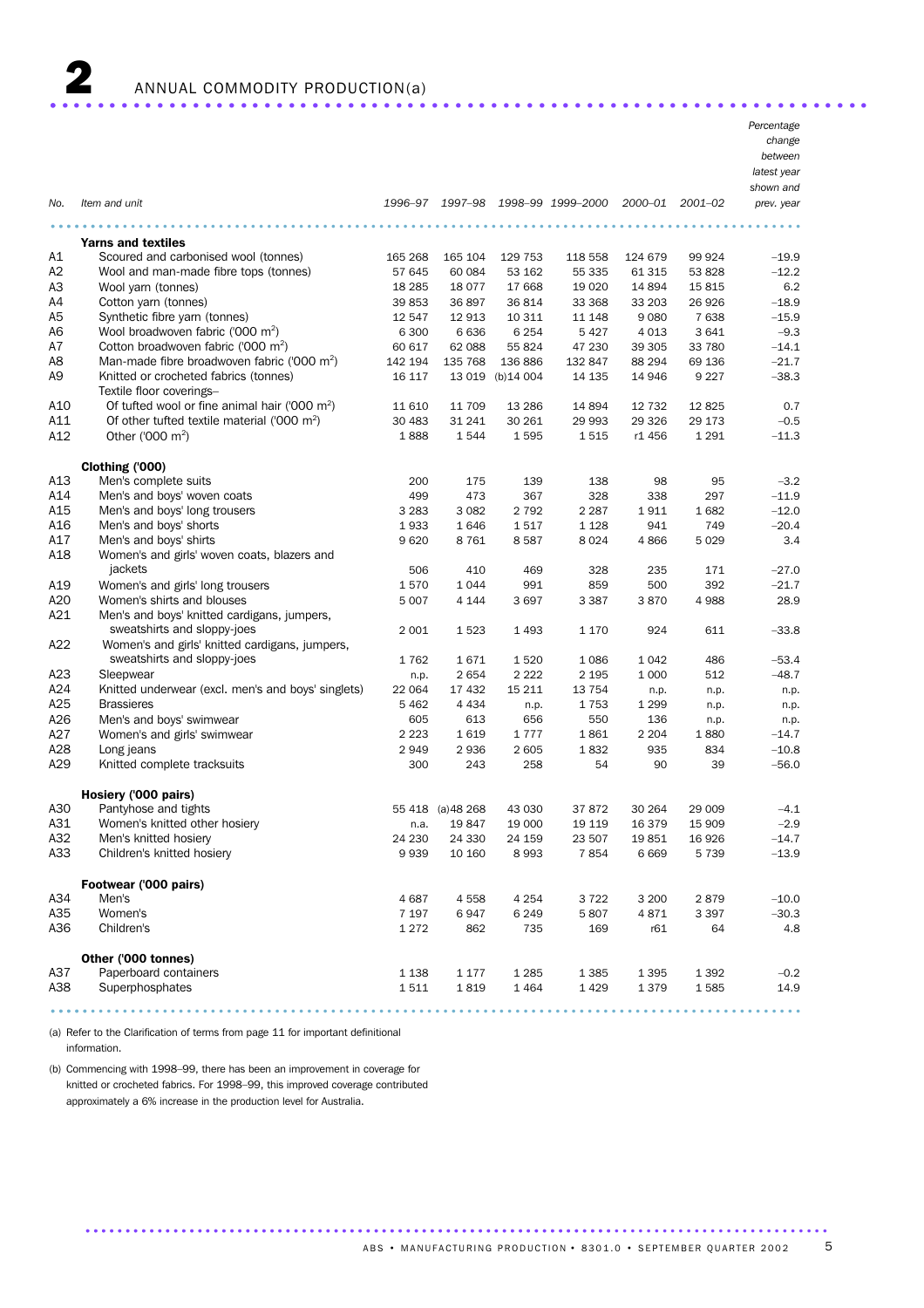#### INTRODUCTION

SCOPE AND COVERAGE

1 This publication presents quarterly and annual estimates of production of selected major manufacturing commodities for Australia.

2 Data presented in this publication are collected from a number of different sources. The prime source is the ABS surveys of manufacturing production. Data are also obtained from surveys undertaken by the Department of Industry, Tourism and Resources (DITR), the Australian Bureau of Agricultural and Resource Economics (ABARE), the Australian Dairy Corporation (ADC) and from ABS agriculture collections. Scope and coverage varies slightly depending on the source of the information.

**3** Production statistics sourced from ABS manufacturing production surveys are not collected from single establishment manufacturing businesses with fewer than four persons employed, nor from establishments predominantly engaged in non-manufacturing activities but which may carry out some manufacturing in a minor way. However, in general, the contribution of these small producers to statistical aggregates is only marginal and data contained in this publication provide reliable information for the evaluation of movements in commodity production.

4 The statistics of meat production include data collected from abattoirs and other major slaughtering establishments, plus estimates of animals slaughtered for human consumption on farms and by country butchers and other small slaughtering establishments. Further information about this series, including more detail, is available in the monthly publication *Livestock and Meat, Australia* (Cat. no. 7218.0) and in the quarterly publication *Livestock Products, Australia* (Cat. no. 7215.0).

5 The statistics on chicken meat have been collected from commercial poultry slaughtering establishments. Many very small producers and Tasmanian producers are excluded from the collection; however, the statistics represent a high level of coverage. Further information about this series, including more detail, is available in the quarterly publication *Livestock Products, Australia* (Cat. no. 7215.0).

6 Data on the production of base metals and sawn timber are obtained from the ABARE publications *Mineral Statistics* and *Australian Forest Products Statistics*.

7 Data on the production of fuels are obtained from the DITR Petroleum and International Energy Division publication *Australian Petroleum Statistics*.

8 Data on the production of cheese and butter are obtained from the ADC as unpublished data.

#### COMPARABILITY WITH OTHER ESTIMATES

9 The quarterly production statistics presented in this publication account, in total, for less than one-fifth of the output of the manufacturing sector. For information on general trends in the manufacturing sector, refer to the publications shown in paragraphs 10, 11 and 18.

10 Details of the value of manufacturers' sales and inventories are published quarterly in *Business Indicators, Australia* (Cat. no. 5676.0) (which has replaced *Inventories and Sales, Selected Industries, Australia* (Cat. no. 5629.0)). Information about the manufacturing sector's contribution to the Australian economy is published quarterly in *Australian National Accounts: National Income, Expenditure and Product* (Cat. no. 5206.0).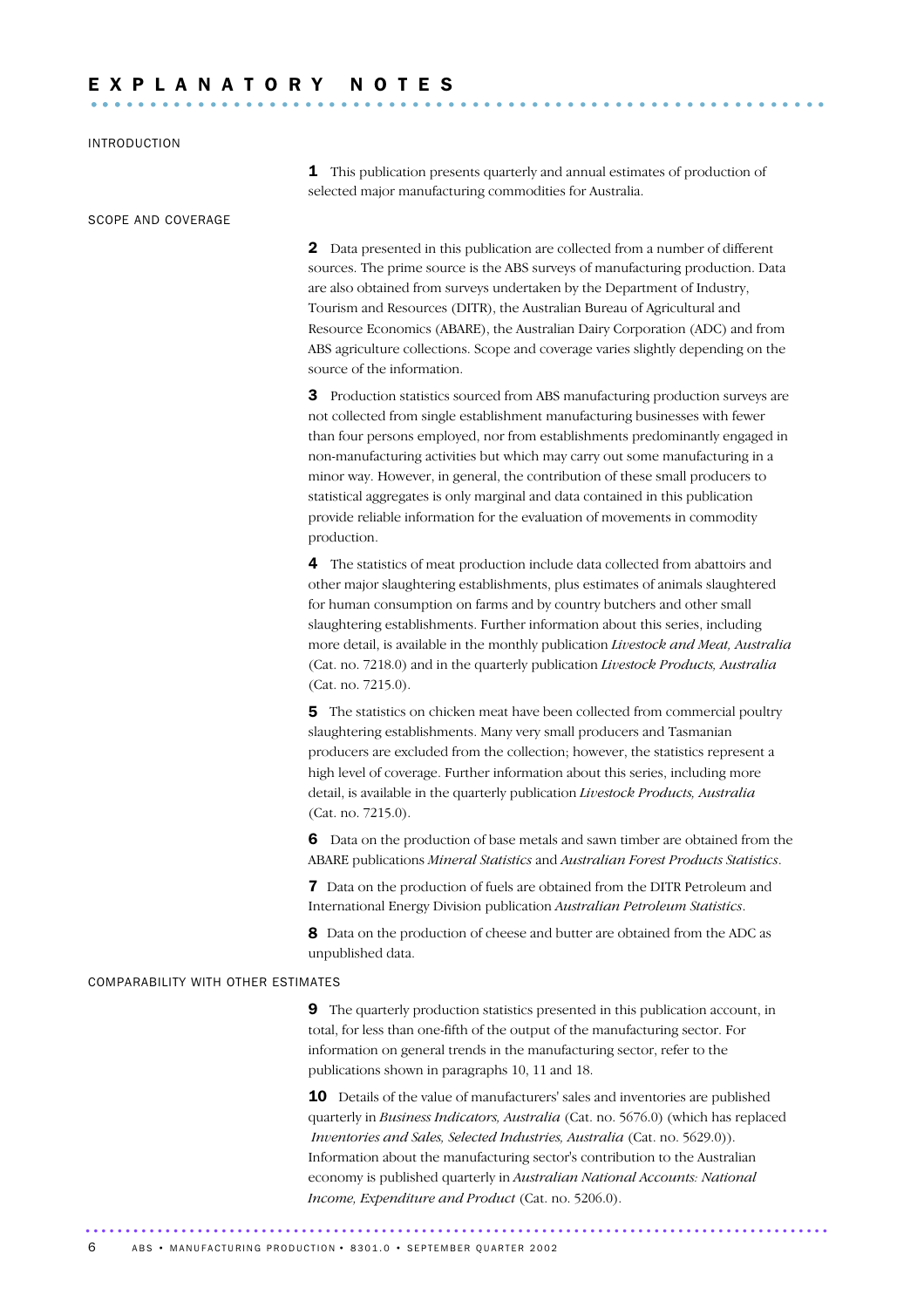#### COMPARABILITY WITH OTHER ESTIMATES *continued*

**11** Details from the annual manufacturing collection are published in *Manufacturing Industry, Australia* (Cat. no. 8221.0) and corresponding State publications.

#### SEASONALLY ADJUSTED AND TREND ESTIMATES

12 In the seasonal adjustment process, account has been taken not only of normal seasonal factors but also, where appropriate, of 'working day' effects (arising from the varying numbers of Sundays, Mondays, Tuesdays, etc. in the quarter) which may, in successive years, affect figures for different quarters. Details of the methods used in seasonally adjusting these series are available on request.

**13** Seasonal adjustment procedures do not aim to remove the irregular or non-seasonal influences which may be present in any particular quarter, such as the non-systematic effect of strikes, holiday shutdowns, providers' inconsistent reporting periods (where, for example, a 'quarter' may variously represent 13 or 14 weeks production), or other factors which vary with the prevailing demand for products. Irregular influences that are highly volatile can make it difficult to interpret the movement of the series even after seasonal adjustment. Seasonally adjusted estimates of production for the series 20 Silver, 21 Copper, and 22 Lead are more volatile than other series. Seasonally adjusted estimates for 19 Zinc and 23 Tin are not sufficiently reliable to be published, while those for 12 Fuel Oil and 24 Gold do not exhibit sufficient seasonal behaviour to be published.

**14** The smoothing of seasonally adjusted series to create trend estimates is a means of reducing the impact of the irregular component of the series. The trend estimates have been derived by applying a 7-term Henderson moving average to the quarterly seasonally adjusted series. The 7-term Henderson averages (like all Henderson averages) are symmetric but, as the end of a time series is approached, asymmetric forms of the average are applied. Unlike the weights of the standard 7-term Henderson moving average, the surrogate weights employed with the quarterly data have been tailored to suit the particular characteristics of individual series.

**15** While the asymmetric weights enable trend estimates for recent quarters to be produced, it does result in revisions to the trend estimates for the most recent quarters as additional observations become available. Generally, subsequent revisions become smaller and are negligible after two quarters. There will also be revisions as a result of changes to the original estimates and annual reviews of seasonal and 'working day' factors. Users should note that these factors have been reviewed in this issue for all series in Table 1.

16 More detailed up-to-date information on smoothing of seasonally adjusted time series data is available in unpublished form. Interested users should contact the ABS's Time Series Analysis section, on Canberra 02 6252 6345 or by email through the internet to timeseries@abs.gov.au.

#### ACKNOWLEDGEMENT

17 ABS publications draw extensively on information provided freely by individuals, businesses, governments and other organisations. Their continued cooperation is very much appreciated: without it, the wide range of statistics published by the ABS would not be available. Information received by the ABS is treated in strict confidence as required by the *Census and Statistics Act 1905.*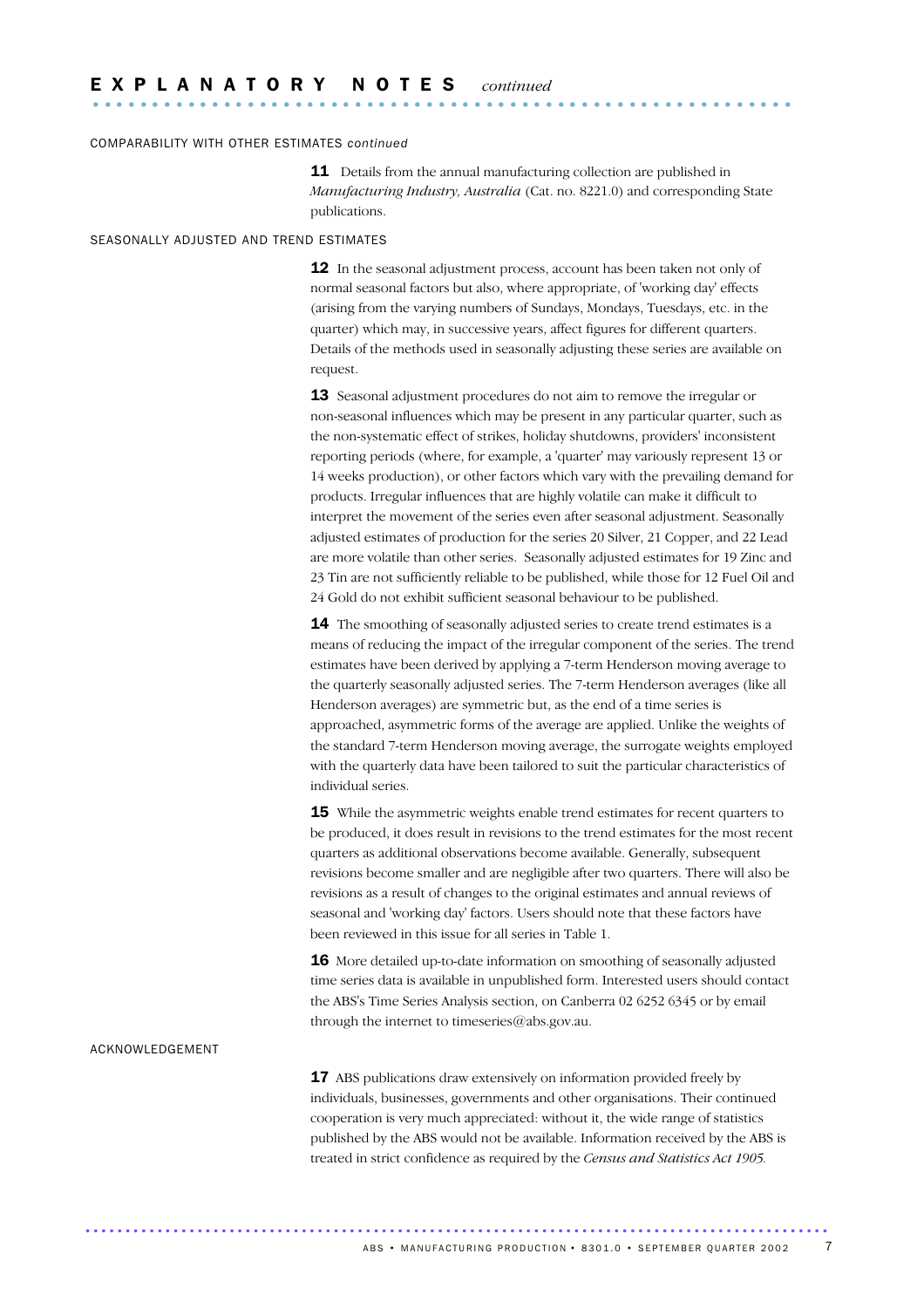RELATED PUBLICATIONS

- **18** Other ABS publications which may be of interest are:
	- *Australian National Accounts: National Income, Expenditure and Product* (Cat. no. 5206.0) issued quarterly
	- *Business Indicators, Australia* (Cat. no. 5676.0) issued quarterly
	- *Electricity, Gas, Water and Sewerage Industries, Australia, 1999–2000* (Cat. no. 8208.0), released on 28 August 2001
	- *Experimental Estimates, Australian Industry, a State Perspective* (Cat. no. 8156.0) released on 21 March 2002
	- *Information Paper: Availability of Statistics Related to Manufacturing, 1997* (Cat. no. 8205.0), released on 16 January 1998
	- *Livestock and Meat, Australia* (Cat. no. 7218.0) issued monthly
	- *Livestock Products, Australia* (Cat. no. 7215.0) issued quarterly
	- *Manufacturing, Australia, 2001* (Cat. no. 8225.0) released on 8 March 2002
	- *Manufacturing Industry, Australia, 1999–2000* (Cat. no. 8221.0) released on 24 October 2001
	- *Manufacturing Industry, Australia, Preliminary, 2000–01* (Cat. no. 8201.0) released on 27 March 2002
	- *Mining Operations, Australia, 1999–2000* (Cat. no. 8415.0) released on 29 August 2001

#### OTHER PUBLISHED STATISTICS

19 Some annual manufacturing production series which mainly relate to textiles, clothing and footwear are published in this issue. Selected annual food series (which are now collected less frequently) were last published in the September quarter 2000 issue.

20 More detailed and other commodity items are collected by the ABS and are available to users on request and for a charge, as are monthly series for a limited number of the data items contained in this publication. Items for which additional production data are available are:

#### beer

cars and station wagons clay bricks (for structural purposes) clay bricks (for other than structural purposes) commercial office furniture concrete bricks, blocks and pavers cotton broadwoven fabric hosiery knitted sweatshirts and sloppy-joes knitted underwear malt man-made fibre broadwoven fabric men's and boys' long trousers men's and boys' shirts men's and boys' woven coats mowers other clothing (excluding those listed here) plasterboard Portland cement and cement clinkers ready mixed concrete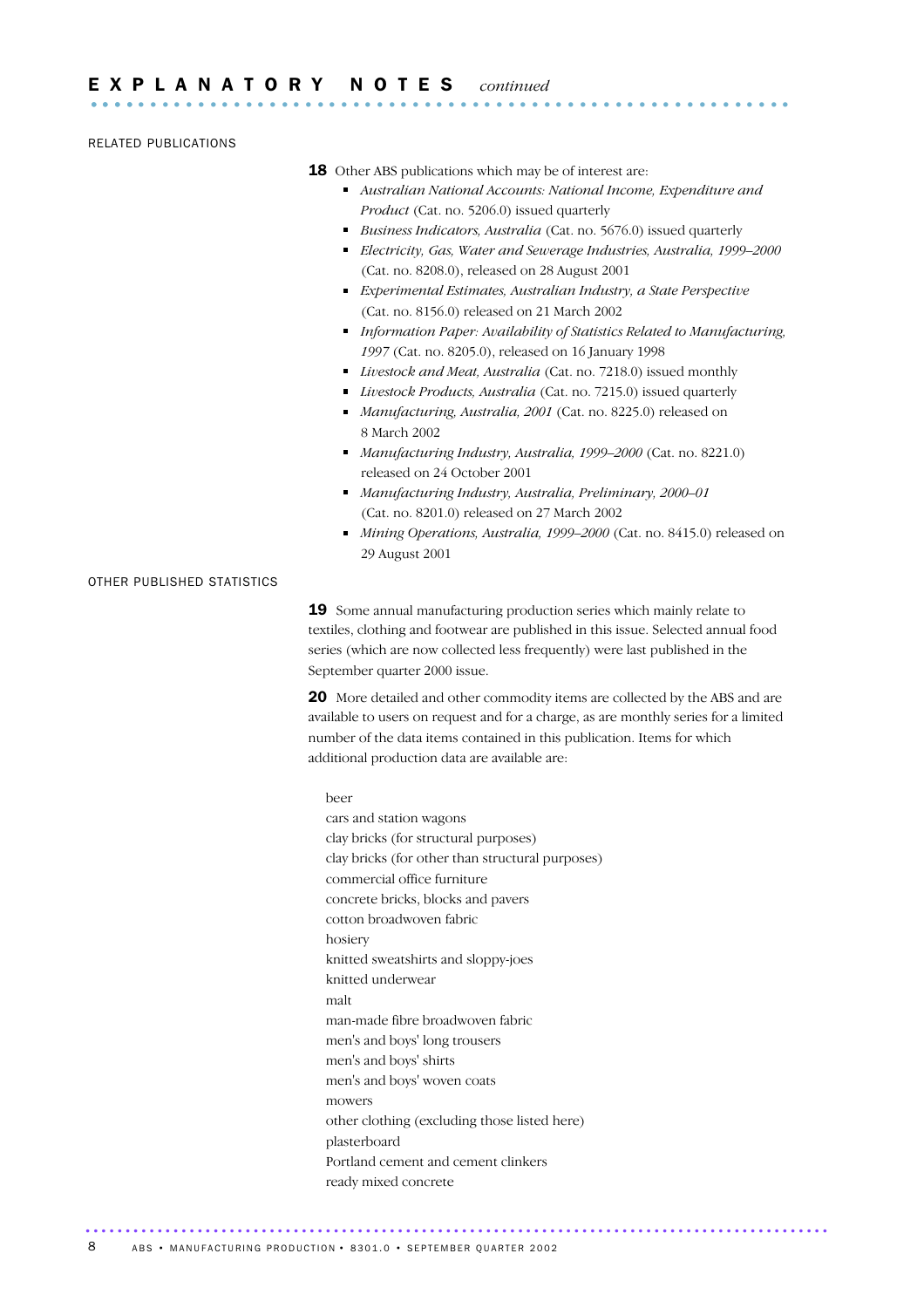#### ABS DATA AVAILABLE ON REQUEST *continued*

roofing tiles semi-trailers synthetic fibre yarn textile floor coverings water heaters women's knitted briefs and panties women's shirts and blouses women's footwear wool broadwoven fabric wool yarn

For further information, please contact Merv Leaker on Adelaide 08 8237 7536.

21 The value of sales for commodities produced (classified in accordance with the Manufacturing Input-Output Commodity Classification) is collected in the annual manufacturing industry survey, and is available to users on request and for a charge. For further information, please contact John Ridley on Sydney 02 9268 4541.

#### CURRENT PUBLICATIONS

22 Current publications and other products produced by the ABS are listed in the *Catalogue of Publications and Products* (Cat. no. 1101.0). The ABS also issues, on Tuesdays and Fridays, a *Release Advice* (Cat. no. 1105.0) which lists products to be released in the next few days. The Catalogue and Release Advice are available from any ABS office or by subscription, and can also be accessed through the ABS web site www.abs.gov.au.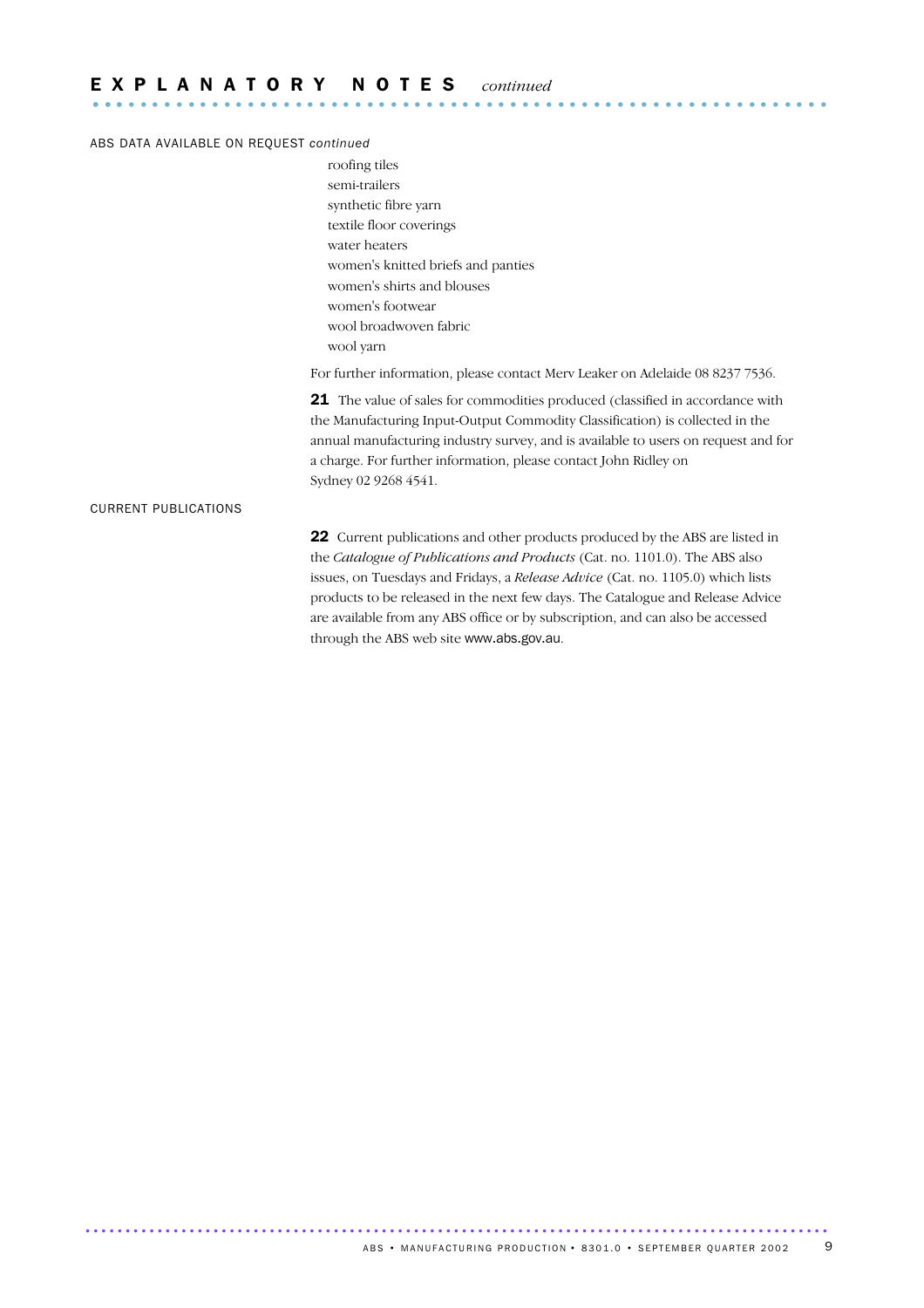## A P P E N D I X C L A R I F I C A T I O N O F T E R M S ........................

| 1 Red meat               | Includes veal, pork and buffalo.                                                                                                                                                                    |
|--------------------------|-----------------------------------------------------------------------------------------------------------------------------------------------------------------------------------------------------|
| 2 Chicken meat           | Expressed in the dressed weight of whole birds, pieces and giblets.                                                                                                                                 |
| 3 Cheese                 | Includes fresh cheeses such as ricotta, cottage, cream and quark.                                                                                                                                   |
| 4 Butter                 | Includes direct butter oil.                                                                                                                                                                         |
| 5 Beer                   | Includes ale, stout and porter; excludes low alcohol beer containing less than<br>1.15% but more than 0.5%, by volume of alcohol.                                                                   |
| 6 Tobacco and cigarettes | Includes those containing tobacco substitutes.                                                                                                                                                      |
| 7 Newsprint              | Excludes directory paper, mechanical and printing paper.                                                                                                                                            |
| 8 Wood pulp              | Expressed as air-dried weight.                                                                                                                                                                      |
| 9 Undressed sawn timber  | Expressed in terms of green off saw volumes.                                                                                                                                                        |
| 10 Hardwood woodchips    | Expressed as greenweight; excludes chips which are not sold or are used in own<br>works.                                                                                                            |
| 11 Automotive gasoline   | Produced by Australian refineries from imported and indigenous petroleum.                                                                                                                           |
| 12 Fuel oil              | Oils derived from the distillation of petroleum which are generally used for<br>domestic heating or fuelling furnaces; produced by Australian refineries from<br>imported and indigenous petroleum. |
| 13 Aviation turbine fuel | Produced by Australian refineries from imported and indigenous petroleum.                                                                                                                           |
| 14 Automotive diesel oil | Produced by Australian refineries from imported and indigenous petroleum.                                                                                                                           |
| 15 Portland cement       | Includes blended Portland cement. Excludes both Portland cement clinker and<br>Portland cement used to make blended Portland cement in-house.                                                       |
| 16 Clay bricks           | Saleable bricks (of all sizes) removed from kiln; excludes firebricks and bricks for<br>other than structural purposes.                                                                             |
| 17 Ready mixed concrete  | Excludes production used or for use within the same business.                                                                                                                                       |
| 18 Alumina               | Aluminium oxide.                                                                                                                                                                                    |
| 19 Zinc                  | Primary origin only.                                                                                                                                                                                |
| 20 Silver                | Refined.                                                                                                                                                                                            |
| 21 Copper                | Primary origin only.                                                                                                                                                                                |
| 22 Lead                  | Includes lead content of lead from primary sources.                                                                                                                                                 |
| 23 Tin                   | Primary origin only.                                                                                                                                                                                |
| 24 Gold                  | From primary and secondary sources.                                                                                                                                                                 |
| 25 Electricity           | Excludes purchases or transfers in of electricity.                                                                                                                                                  |
| 26 Gas                   | Gas (including natural gas) available for issue through mains, including gas<br>production for distribution via natural gas pipelines which service a single user.                                  |

.............................................................................................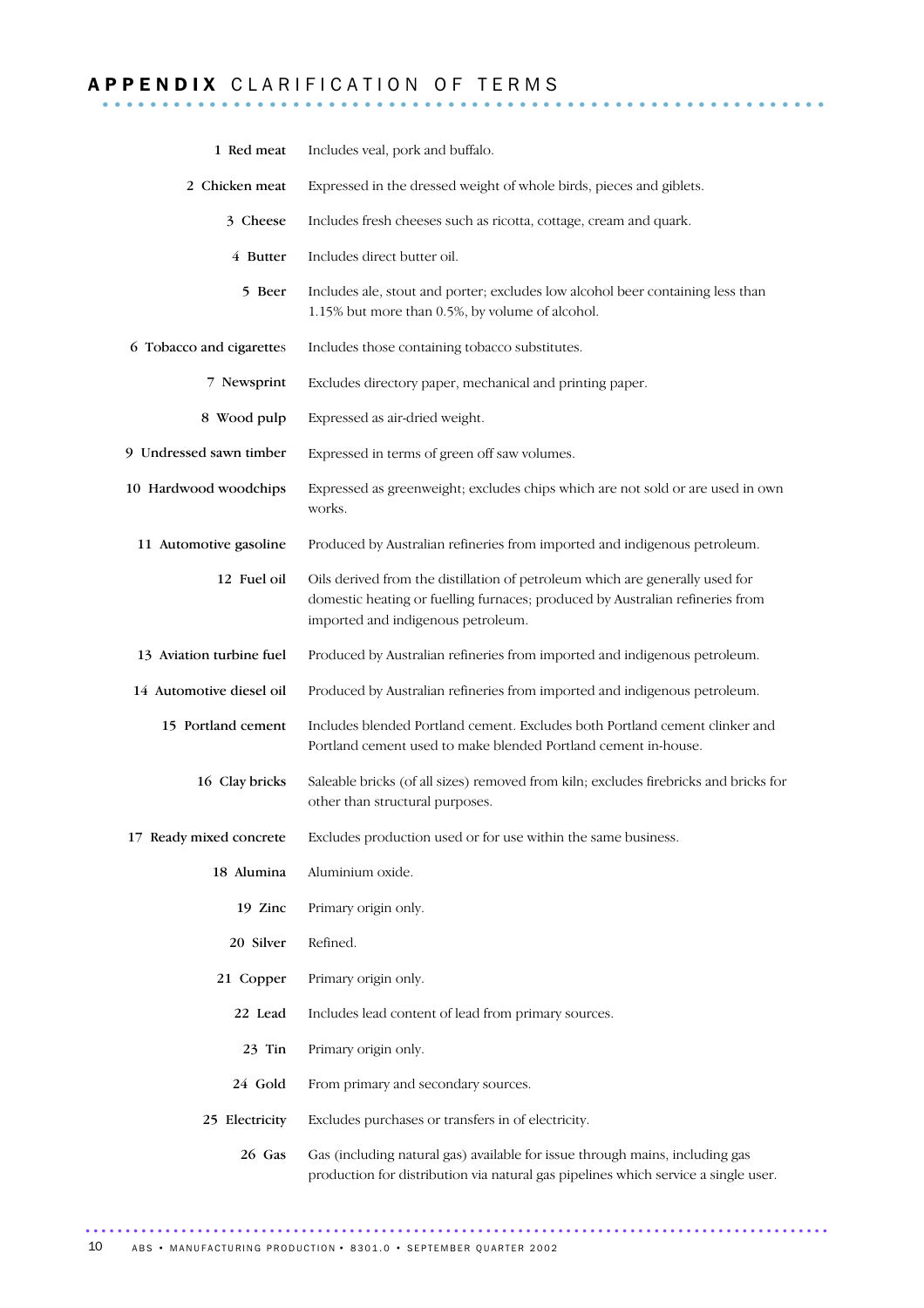# A P P E N D I X C L A R I F I C A T I O N O F T E R M S *continued* .............................................................

| A1 Scoured and carbonised<br>wool                                     | Includes scoured and carbonised wool used in further processing (e.g. for<br>production of tops). Excludes scoured wool used for carbonising in the same<br>establishment.                                                            |
|-----------------------------------------------------------------------|---------------------------------------------------------------------------------------------------------------------------------------------------------------------------------------------------------------------------------------|
| A2 Wool and man-made<br>fibre tops                                    | Tops of, or predominantly of, sheep's or lamb's wool or man-made fibres.                                                                                                                                                              |
| A3 Wool yarn                                                          | Of, or predominantly of, sheep's or lamb's wool. Excludes elastic or elastomeric.                                                                                                                                                     |
| A4 Cotton yarn                                                        | Of, or predominantly of, cotton, of weight less than 2,000 tex. Excludes sewing<br>thread, elastic or elastomeric.                                                                                                                    |
| A5 Synthetic fibre yarn                                               | Of, or predominantly of, synthetic fibre. Excludes artificial fibres (e.g. viscose,<br>acetate), sewing thread, elastic or elastomeric.                                                                                               |
| A6 Wool broadwoven fabric                                             | Of, or predominantly of, sheep's or lamb's wool or fine animal hair. Excludes<br>elastic fabrics.                                                                                                                                     |
| A7 Cotton broadwoven fabric                                           | Of, or predominantly of, cotton. Excludes gauze and elastic fabrics.                                                                                                                                                                  |
| A8 Man-made fibre<br>broadwoven fabric                                | Of, or predominantly of, man-made fibres. Excludes elastic or tyre cord.                                                                                                                                                              |
| A9 Knitted or crocheted fabrics                                       | Excludes tufted, elastic and elastomeric knitted or crocheted fabrics and parts<br>knitted to shape for garments and other articles.                                                                                                  |
| A10-A12 Textile floor coverings                                       | Consists of carpets, carpeting (excluding underfelt), floor rugs, mats and matting<br>of, or predominantly of, textile materials other than coir, sisal, or other hard<br>fibres. Excludes products designed for automotive purposes. |
| A13 Men's complete suits                                              | Chest measurement 86cm and over. Of woven fabric; with or without waistcoats.<br>Includes six-way suits; excludes uniforms.                                                                                                           |
| A14 Men's and boys' woven<br>coats                                    | All lengths, of woven fabric. Includes suit coats, sports coats, blazers, structured<br>jackets and those for uniforms; excludes coats as part of 'complete suits', parkas,<br>waterproof coats/jackets, dustcoats and shave coats.   |
| A15 Men's and boys' long<br>trousers                                  | Excludes suit trousers if part of 'complete suits', jeans and waterproof type.                                                                                                                                                        |
| A16 Men's and boys' shorts                                            | Excludes swimshorts and boardshorts designed for swimwear.                                                                                                                                                                            |
| A17 Men's and boys' shirts                                            | Excludes sweatshirts and nightshirts.                                                                                                                                                                                                 |
| A18 Women's and girls' woven<br>coats, blazers and jackets            | Excludes dustcoats, housecoats, parkas, other waterproof coats/jackets, and<br>those which are part of complete suits or ensembles.                                                                                                   |
| A19 Women's and girls' long<br>trousers                               | Includes overalls and slacks; excludes suit trousers if part of complete suits or<br>ensembles, jeans and waterproof type.                                                                                                            |
| A20 Women's shirts and<br>blouses                                     | Includes T-shirts and tank tops; excludes sweatshirts and workshirts.                                                                                                                                                                 |
| A21-A22 Knitted<br>cardigans, jumpers, sweatshirts<br>and sloppy-joes | Includes those of crocheted fabric. Includes sweaters, pullovers, twin sets,<br>Rugby-style jumpers; excludes jackets for tracksuits, sweatsuits, jogging suits and<br>leisure suits.                                                 |
| A23 Sleepwear                                                         | All sizes; of woven, knitted, or crocheted fabric.                                                                                                                                                                                    |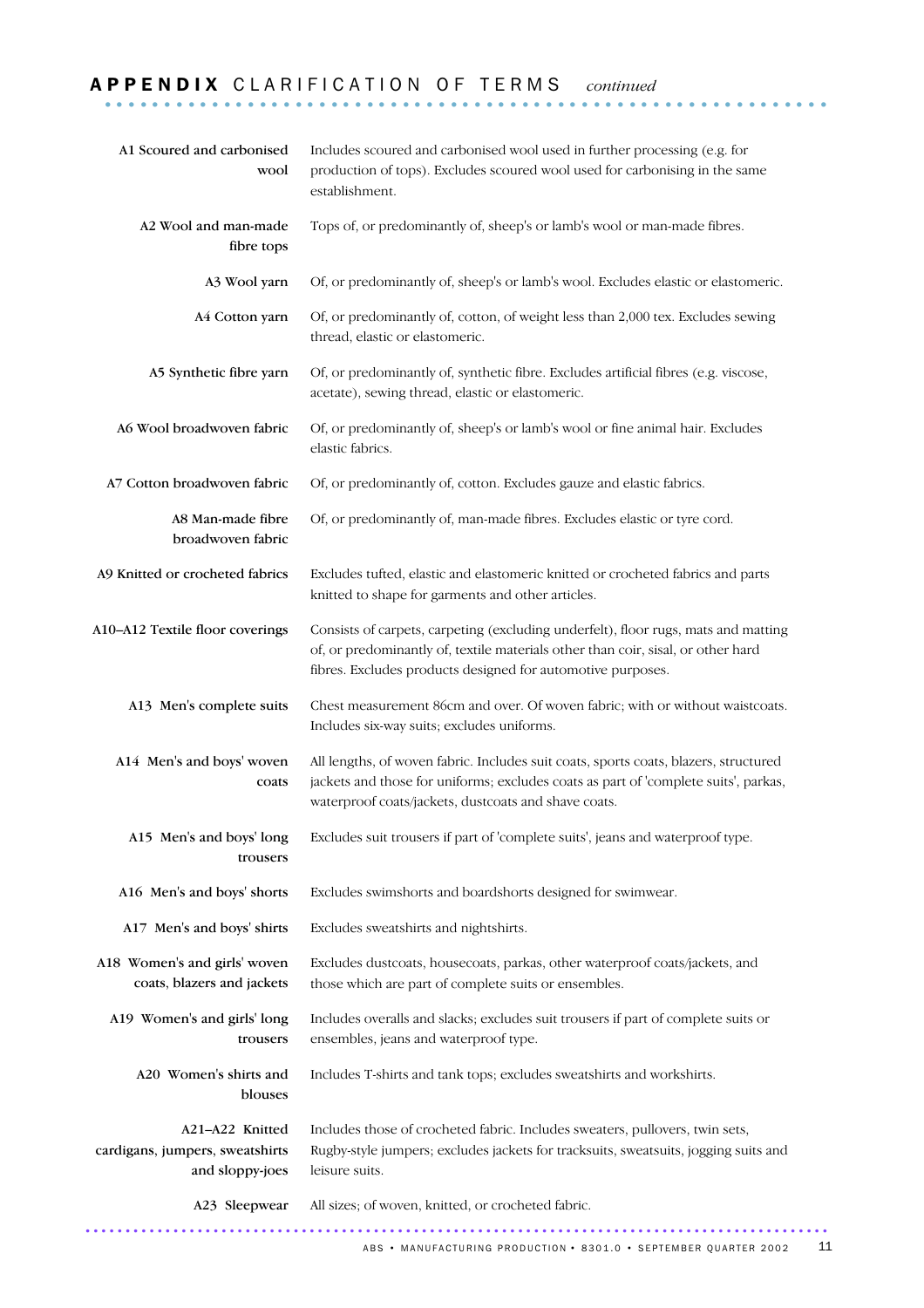# A P P E N D I X C L A R I F I C A T I O N O F T E R M S *continued* ........................................................... .........

| A24 Knitted underwear              | Includes crocheted. Excludes men's and boys' singlets, and all fashion singlets<br>and T-shirts.                                                                                                                                                                                     |
|------------------------------------|--------------------------------------------------------------------------------------------------------------------------------------------------------------------------------------------------------------------------------------------------------------------------------------|
| A <sub>25</sub> Brassieres         | Short and other.                                                                                                                                                                                                                                                                     |
| A26 Men's and boys' swimwear       | Knitted or woven. Includes boardshorts designed for swimwear.                                                                                                                                                                                                                        |
| A27 Women's and girls'<br>swimwear | Knitted or woven.                                                                                                                                                                                                                                                                    |
| A28 Long jeans                     | All sizes.                                                                                                                                                                                                                                                                           |
| A29 Knitted complete<br>tracksuits | Knitted or crocheted. Includes sweatsuits, jogging suits, leisure suits and jump<br>suits.                                                                                                                                                                                           |
| A30 Pantyhose and tights           | Excludes leotards and body stockings. Production figures for periods prior to<br>December quarter 1997 exclude pantyhose and tights of 4.4 tex or greater.                                                                                                                           |
| A31-A33 Knitted hosiery            | Includes crocheted.                                                                                                                                                                                                                                                                  |
| A34-A36 Footwear                   | Includes sheepskin and furskin products; excludes thongs, waterproof footwear<br>(of rubber or plastic) and sports footwear. Men's and women's footwear each<br>comprises size 2 second size range and above; children's footwear comprises<br>sizes below size 2 second size range. |
| A37 Paperboard containers          | Includes corrugated paperboard and paperboard containers.                                                                                                                                                                                                                            |
| A38 Superphosphates                | Expressed in terms of single super phosphate (9% P equivalent).                                                                                                                                                                                                                      |

.............................................................................................